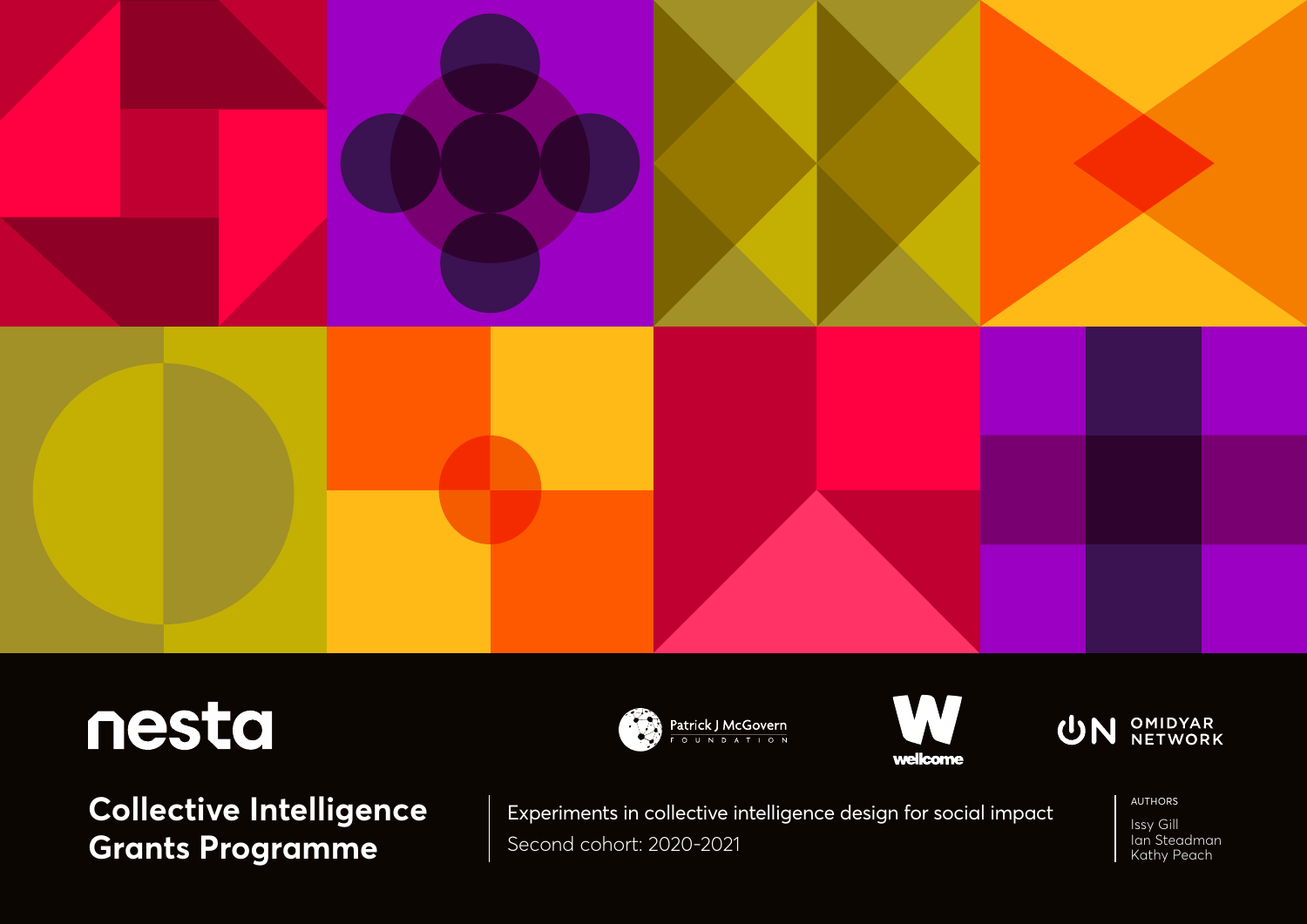## ACKNOWLEDGEMENTS

This report is based on the findings from 15 collective intelligence experiments that were co-funded (but not conducted) by Nesta, the Wellcome Trust, Omidyar Network and the Patrick J. McGovern Foundation.

The experiments were carried out by: Grzegorz Rutkiewicz, Patrycja Tempska, Maria Dowgiałło, Michal Wroczynski, Gniewosz Leliwa and Maciej Brochocki (Samurai Labs), Christian Ochieng, Ruslan Masinjila, Mohamed Alsayed and Cleopa Otieno (Kenya Flying Labs), Ulrike Hahn and Jason Burton (Centre for Cognition, Computation and Modelling, Birkbeck University of London), Maria Camps, Lydia Garcia, Lin Lin and David Bermejo (Spotlab), Johannes Mutter, Jeffrey Pickett, Helen van Baal, Alexander Davies and Mario Lyon (neu by Augmented Thinking), Thomas Chesney (University of Nottingham), Swee-Hoon Chuah (University of Tasmania), Robert Hoffman (RMIT University), Bo Percival, Felix Delattre and Ramya Ragupathy (Humanitarian OpenStreetMap Team), Jacopo Margutti (Netherlands Red Cross), Bastian Greshake Tzovaras and Mad Price Ball (Open Humans), Marc Santolini, Leo Blondel and Thomas Landrain (Just One Giant Lab), Alexa Hagerty, Alexandra Albert, Igor Rubinov and Joe McCraw (Dovetail Labs), Vito Trianni, Ralf Kurvers, Valentina Presutti, Andrea Giovanni Nuzzolese

and Alessandro Russo (Institute for Cognitive Sciences and Technologies of the Italian National Research Council), Irving Lin (Human Dx), Robert Trigwell, Prithvi Hirani, Nuno Nunes, Eduardo Zambrano, Beakal Gobena, Elvina Zirima, Pablo Gallego, Tashia Shupert, Debora Gonzalez and Lorenzo Guadagno (International Organization for Migration), Alessia Paglialonga, Marco Zanet, Marco Muselli (Institute of Electronics, Computer and Telecommunication Engineering of the Italian National Research Council), Aziz Guergachi (Ryerson University), David Barber, Rebecca Theal, Rachael Morkem (Queen's University, Canada), Karim Keshavjee (University of Toronto), Robert Kyba (Strategic Global Counsel, Toronto), Ling Tan, Usman Haque and Usamah Khan (Umbrellium), Iram Quarashi (Loop Labs), Franz Miralles (Swisscontact), Rafael Lindemann (RIMISP - Latin American Center for Rural Development), Carmen Tapia and Jesus Chumacero (Banco de Desarrollo Productivo), Martin Murillo (IEEE Humanitarian Activities Committee), Merihan Alhafnawi, Paul O'Dowd, Edmund Hunt, Severin Lemaignan and Sabine Hauert (University of Bristol) and other team members that might not be listed here.

We are very arateful to the following individuals at the organisations who co-funded this grant programme. Haidee Bell and Zaichen Mallace-Lu at the Wellcome Trust, Eshanthi Ranasinghe (formerly) at Omidyar Network, and Claudia Juech and Linda Tsai at the Patrick J. McGovern Foundation.

We would like to thank our colleagues at Nesta's Centre for Collective Intelligence Design for their involvement in supporting and managing the grants programme over this period of time, specifically Joana Murta Rosa, Eva Grobbink, Camilla Bertoncin, Aleksandra Berditchevskaia and Peter Baeck.

We would like to thank the members of our advisory group who help assess applications for the Collective Intelligence Grants. Julien Cornebise, Marc Driscoll, Louise Francis, Erik Johnston, Gitte Kragh, Chris Lintott, Massimo Menichinelli and Lucy Robinson. And the experts from other teams at Nesta who contributed to the assessment process, in particular Rob Fuller, Cath Sleeman, Juan Mateos-Garcia and Samuel Hanes.

We would also like to acknowledge the many hours of work contributed by participants, volunteers and citizen scientists without whom these experiments would not have been possible.

The articles in this report were written by Ian Steadman and the layout for this report was designed by Mike Green.

## ABOUT NESTA

We are Nesta, the UK's innovation agency for social good. We design, test and scale solutions to society's biggest problems. Our three missions are to give every child a fair start, help people live healthy lives, and create a sustainable future where the economy works for both people and the planet.

For over 20 years, we have worked to support, encourage and inspire innovation. We work in three roles: as an

innovation partner working with frontline organisations to design and test new solutions, as a venture builder supporting new and early stage businesses, and as a system shaper creating the conditions for innovation.

Harnessing the rigour of science and the creativity of design, we work relentlessly to change millions of lives for the better.

Find out more at **[nesta.org.uk](http://nesta.org.uk)**

If you'd like this publication in an alternative format, such as Braille or large-print please contact us at: **[information@nesta.org.uk](mailto:information%40nesta.org.uk?subject=)**

Published October 2021

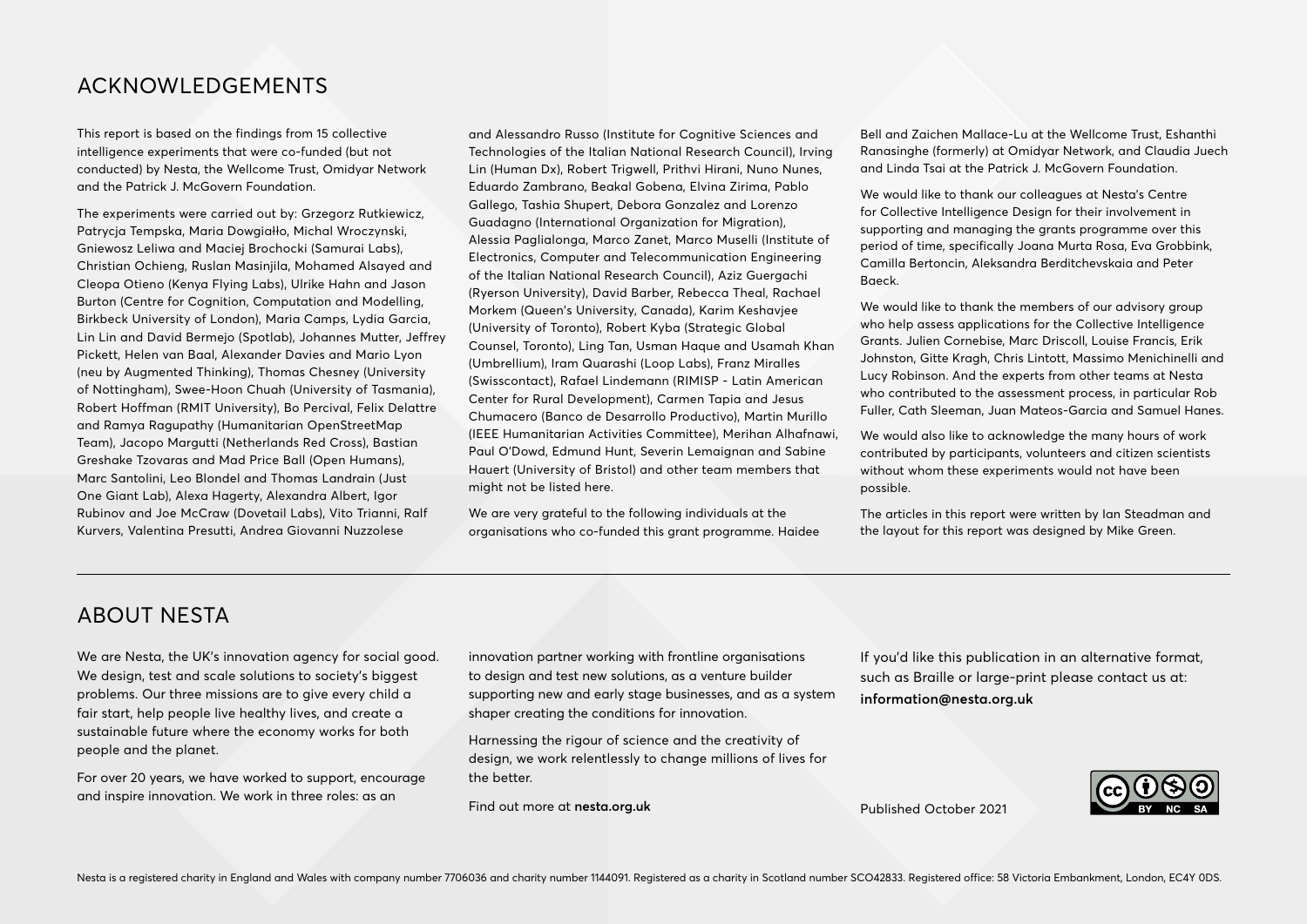# **01**

## **Exploring AI-crowd interaction**

**We believe that to tackle complex problems we need to mobilise all the resources of intelligence available to us. That's why we funded five experiments that sought to understand how to best combine the complementary strengths of machine intelligence and collective human intelligence.** 

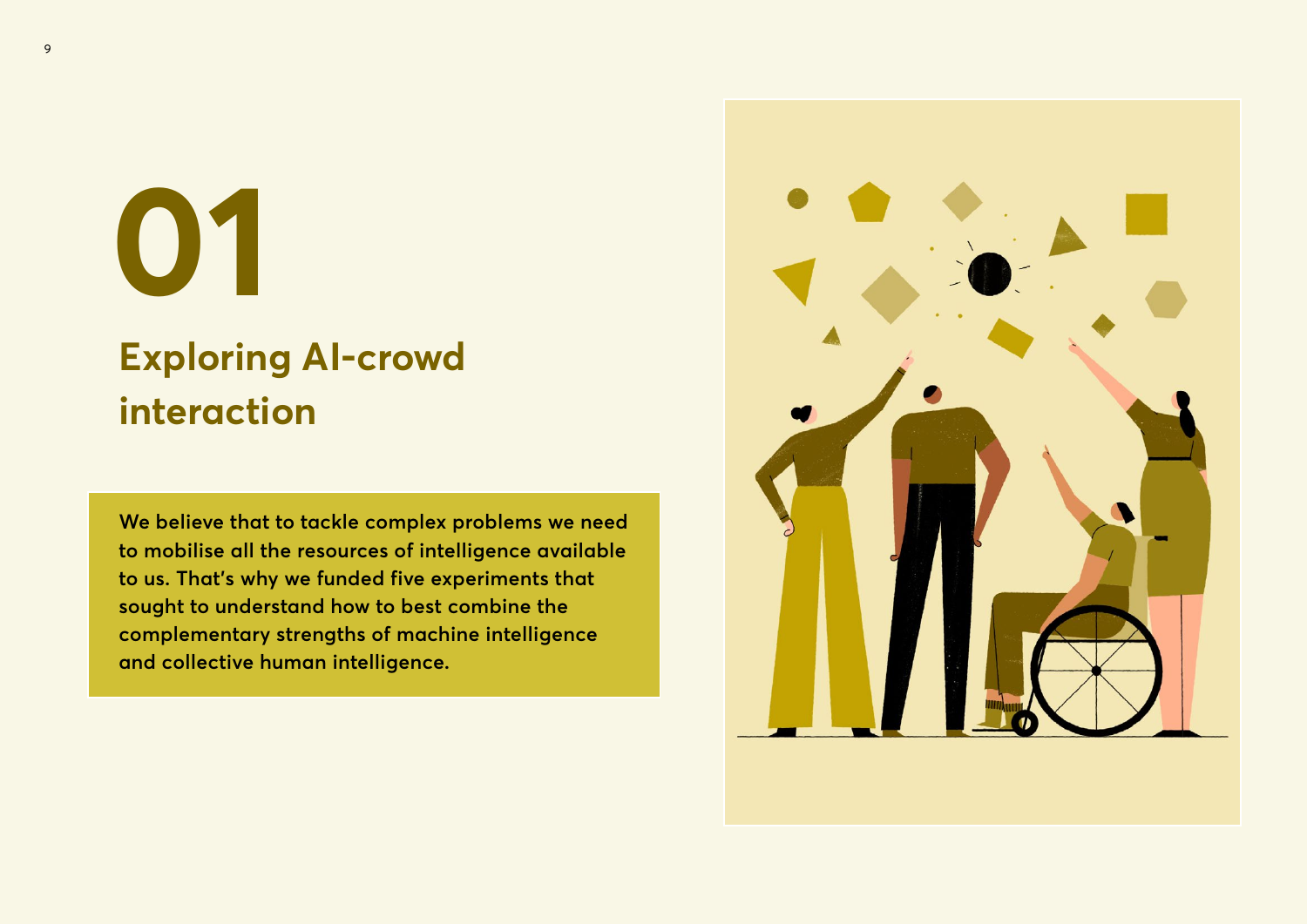

## **Using serious games to train AI models for medical diagnosis**

#### **Experiment 5: Can citizens playing online games be as effective as physicians in training AI models for image diagnosis?** <u> R</u> **Who is behind this experiment?** Spotlab. **Who is this relevant for?** • National policymakers, practitioners and researchers in health. **Key finding**: AI models that have been trained on medical images • Citizen science projects and crowdsourcing platforms. annotated by non-expert adults and school children are as accurate at diagnosing diseases as AI models trained on expert-based • International and humanitarian organisations. annotations. **What was the experiment? What did they learn?** This experiment tested whether AI models trained by the general public The experiment found that AI models trained on images annotated by could outperform medical specialists in analysing medical imagery (digitised blood samples) for the diagnosis of global diseases such as on expert-based annotations, of around 93 per cent accuracy. The team

malaria. The AI models were trained by volunteers (adults and school children) performing medical image analysis while playing serious online games (through a website or app) for global diseases diagnosis. The accuracy of models were then tested against the performance of medical specialists.

both adults and school children can obtain similar results to ones trained found that the minimum number of different responses (or annotations) from adults and school children needed to achieve a level of accuracy comparable to experts was 20. In fact, responses from 20 school children alone could achieve a similar level of accuracy to experts.

Millions of people are affected every year by diseases which go undiagnosed, simply because some healthcare systems struggle with limited capacity. Spotlab has been using a game called SpotWarriors to see if the wisdom of a crowd of non-experts is comparable to

the expertise of trained doctors – and, in the process, empower people to become part of a global healthcare solution.

*"Microscope diagnosis – looking at blood, skin, etc, under a microscope – is the gold standard for several diseases,"* explains Spotlab's Lydia Garcia. *"But it requires specialist time and resources. It's a very slow process."* 

So, what to use instead? *"An AI model,"* says Lin Lin. *"We thought it would be faster. But the problem there is that training AI models requires a lot of data, and getting someone to label all that sample*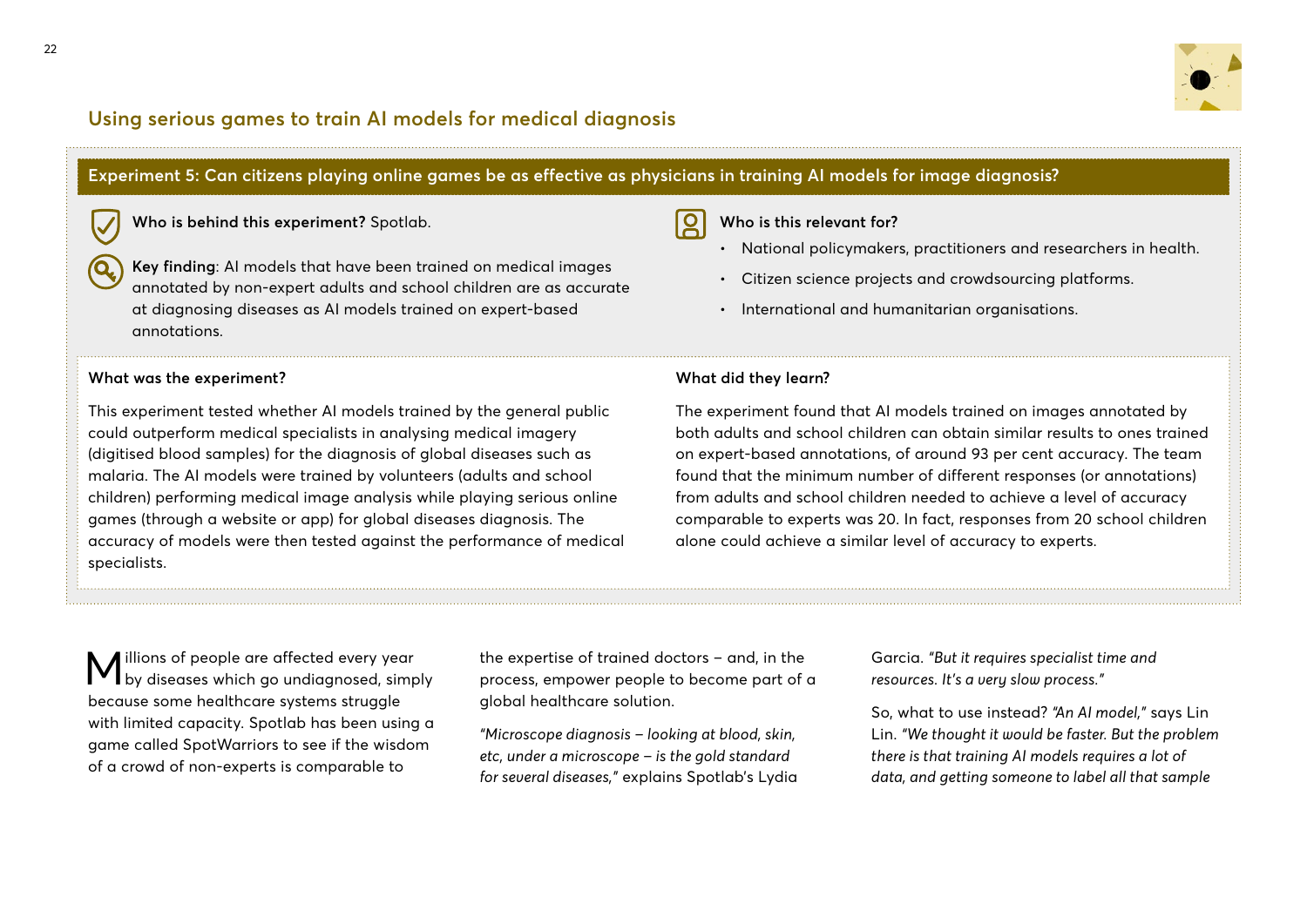

*data is also difficult because doctors are so busy. So we asked, 'What if we get a group of normal people like us to label the images, and train the model with that data?' – and we prove it's possible."*

So how do you get a group of people without expertise to label medical images? The answer is a game called SpotWarriors. After showing players example microscope images of certain diseases, it then asks them to spot the same signs of infection in other images. *"In each image, if the player attempts an identification – identifying a blood cell with a malaria infection, for example – and we know what the correct answer is, they either score or lose points,"* says Lin. *"But if they select a part of the image where we're unsure, it's marked with a question mark for further verification."*

The concept was first developed in 2013 by Spotlab's Miguel Luengo, with its first iteration, Malariaspot. *"He found that 22 non-expert players were equivalent to one specialist,"* says Garcia. *"Every player makes mistakes, but correct guesses tend to be clustered, so you can detect accuracy in the noise."*



**The SpotWarriors game overview and mobile app interface**

For the SpotWarriors project, the team wanted to test their hypothesis on both kids and adults. They ran 50 workshops in schools, with more than 1,000 children taking part (and this was made much more difficult by the severity of the COVID-19 pandemic in Spain). *"The teens were very competitive,"* says Garcia. *"They were* 

*like, 'Oh, now I'm a doctor!' That's really fun. This is a beautiful experiment in some ways, because it empowers people. One of our partners, Elena, is an expert on soil-transmitted parasites – but her mother is so obsessed with playing that she's more of an expert than her daughter now. It's awesome."*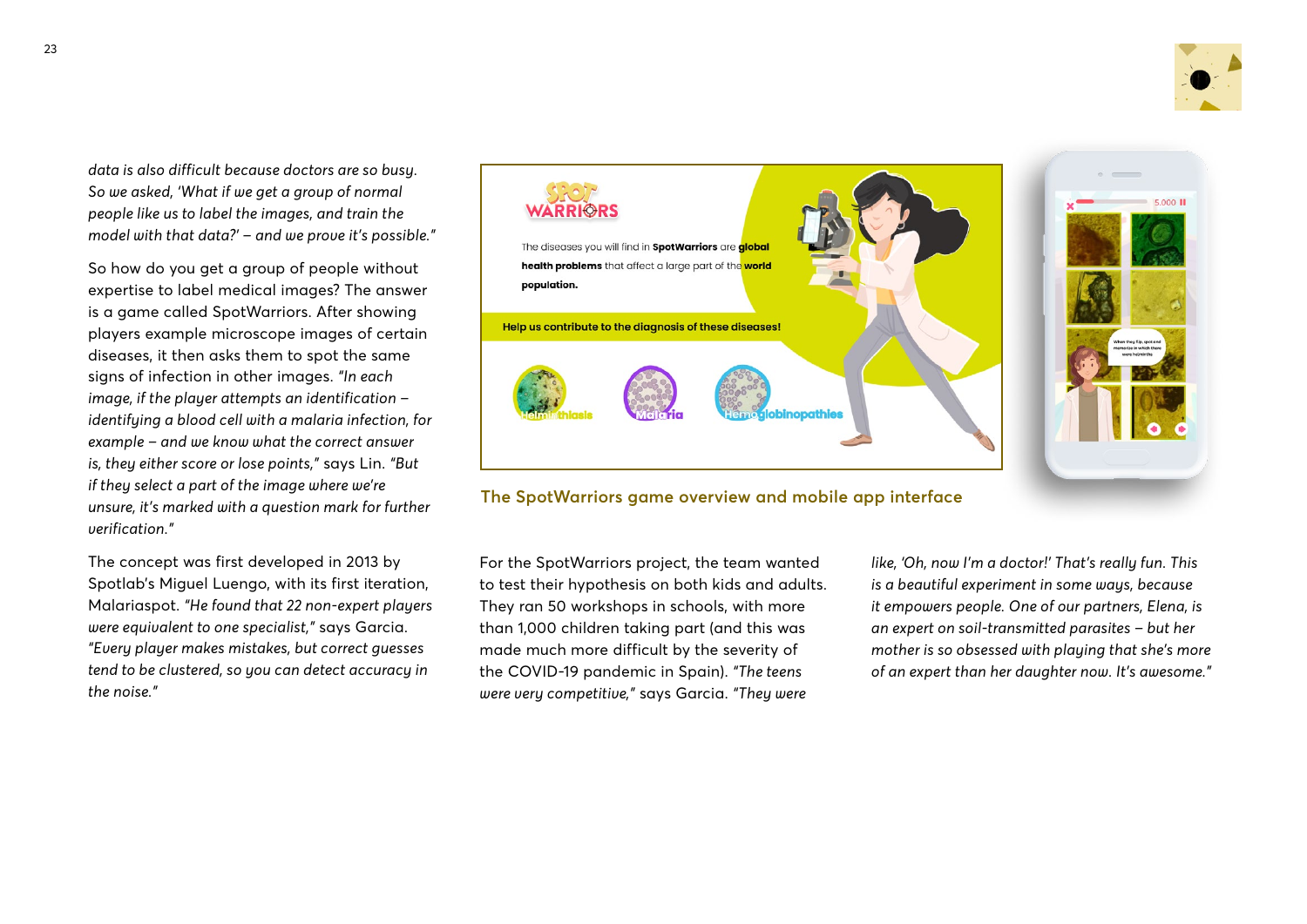

*"Every player makes mistakes, but correct guesses tend to be clustered, so you can detect accuracy in the noise."*

Since people's guesses tend to cluster around the correct answer in each image in the game, the team could use those averages – from across 700 different 'levels' – to train a neural network in how to spot the same diseases from the same symptoms. They took a different dataset of 7,600 diagnostic images, and set the neural network loose on it to see how accurate it would be. The result? 93 per cent of the time it correctly diagnosed the relevant illness – and not only was that accuracy nearidentical regardless of when either guesses from only adults or only kids were used to train the neural network, it was on par with the accuracy displayed by medical professionals in Spain and Kenya, who took part via a telemicroscopy platform. Lay people, even kids, can actually compare to experts when it comes to diagnosing certain diseases.

The fact that only 700 images are used to train the model is a limitation – expanding the dataset would likely improve the model even further. The team has floated the idea of having hospitals upload new diagnostic images to SpotWarriors in the future whenever an in-house expert is unsure of the correct diagnosis – say, they're only 90 per cent certain – and letting players collectively tackle it instead. Those guesses, in turn, would help improve the model further still by becoming part of its training dataset.

*"We also learned a lot about the importance of game design here,"* says Garcia. *"With parasites, we designed the game to be like Tinder – you swipe if you see one. But with malaria, we made it more like scrolling around on Google Maps and placing pins. We got better results with the former."* The game also only works with diseases where the key markers fit in a box on a screen. But it has potential. Wherever people kill time by looking at their phones – on the subway, in bed, on the toilet – they could be analysing pictures on their phone, helping to train models like this.

*"Everyone is an agent of change,"* argues Garcia. *"This game gives us a chance to promote principles* 



### **A SpotWarriors school workshop**

*like solidarity and empathy. It doesn't always have to be that solutions come from politics – they can be out there in society."*